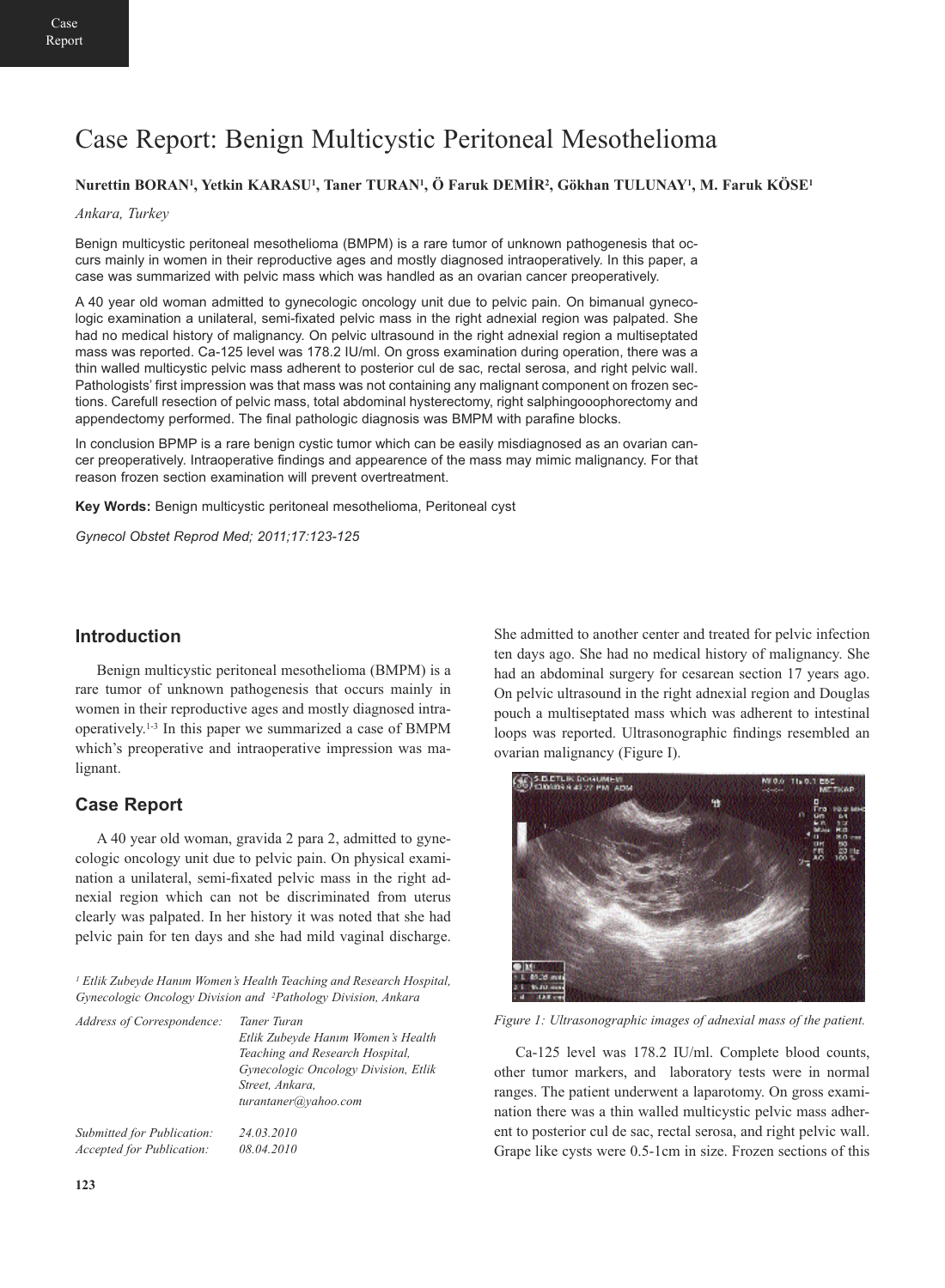mass was reported as small, thin walled, translucent cysts containing serous fluid within (Figure 2). The mass was adherent to the uterus. Pathologists' first impression was that mass was not containing any malignant component and they advised examination of parafine blocks. Carefull resection of pelvic mass, total abdominal hysterectomy, right salphingooophorectomy and appendectomy performed. After surgery patient was discharged from hospital uneventfully at postoperative day 2. Patient was seen at a postoperative first week visit again she has no complaint.



*Figure 2: Small, thin walled, translucent cysts containing serous fluid. (X4)*

The pathologic diagnosis was BMPM with dimensions of 5x5x3cm. The lesion was not originating from uterus or ovary. Parafine blocks examination was reporting cysts were lined with cuboidal mesothelial cells those were flattened at some points (Figure 3). Cystic structures were separated by fibrous septas. There were bleeding points and inflamatory cells between these septas. Mesothelial cells were containing dark nuclei but there were no atypia. These mesothelial cells were stained positively with vimentin.



*Figure 3: Flattened cuboidal mesothelial cells lining cyst wall.* (*X40*) In conclusion BPMP is a rare benign cystic tumor which

### **Discussion**

BMPM is a rare tumor of unknown pathogenesis that occurs mainly in women in their reproductive ages.1-3 The tumor, which occurs most frequently in young to middle-aged women, affects chiefly the pelvic peritoneum particularly the cul de sac, uterus, and rectum.<sup>1</sup> Clinically the most frequent complaints are chronic pain, a palpable mass and distension of the abdomen, but BMPM can also present as an acute abdomen or may be even asymptomatic.<sup>1-3</sup> Some authors have regarded BMPM a neoplasm, while others argue that it is a reactive proliferation of mesothelium as a result of previous abdominal surgery, pelvic inflammatory disease or endometriosis.<sup>1,5</sup> Association with previous surgery, endometriosis, pelvic inflammatory disease, diverticulosis, and Familial Mediterranean Fever suggests the lesion is a reactive process.

As in this case BMPM is an entity that is difficult to diagnose preoperatively. Although imaging techniques such as ultrasonography, computerized tomography and magnetic resonance imaging can demonstrate the lesion in most cases differential diagnosis from ovarian malignancies or other adnexial pathologies is not possible preoperatively. Preoperative fine needle aspiration biopsy of cystic lesion may help diagnosis.5,6 The diagnosis can be confirmed by electron microscopy and immunohistochemistry.

History of the patient may include some clues for the differential diagnosis. As in this case most of the patients are positive for an abdominal surgery history.7 Ravidranauth et al. reported 7 cases with a history of previous abdominal surgery or other preceding intra-abdominal events in 17 patients (41%).

Treatment of BMPM is surgery. Complete resection of the cystic lesion is the only option to prevent recurrence. Although it has a high recurrence rate even after surgical treatment, it does not present a tendency to transform into malignancy. As in this patient many BMPM cases misdiagnosed as other pelvic pathologies such as pelvic infections, benign adnexial pathologies even as ovarian malignancies. In emergency settings surgical procedures performed for BMPM treatment may be very agressive. Also there are experimental treatment options for BMPM but medical treatments with antioestrogens gonodotropin releasing hormone analogues and intraperitoneal chemotherapy have a higher recurrence rate.<sup>8,9</sup>

Since BPMP is most commonly seen in woman in their reproductive ages the extend of surgery is important. Cytoreductive surgery with peritonectomy is the option but hysterectomy and bilateral salpingooforectomy is really necessary? There is not a consensus about this in the literature. Fertility sparing will be the goal during surgery of this benign condition.